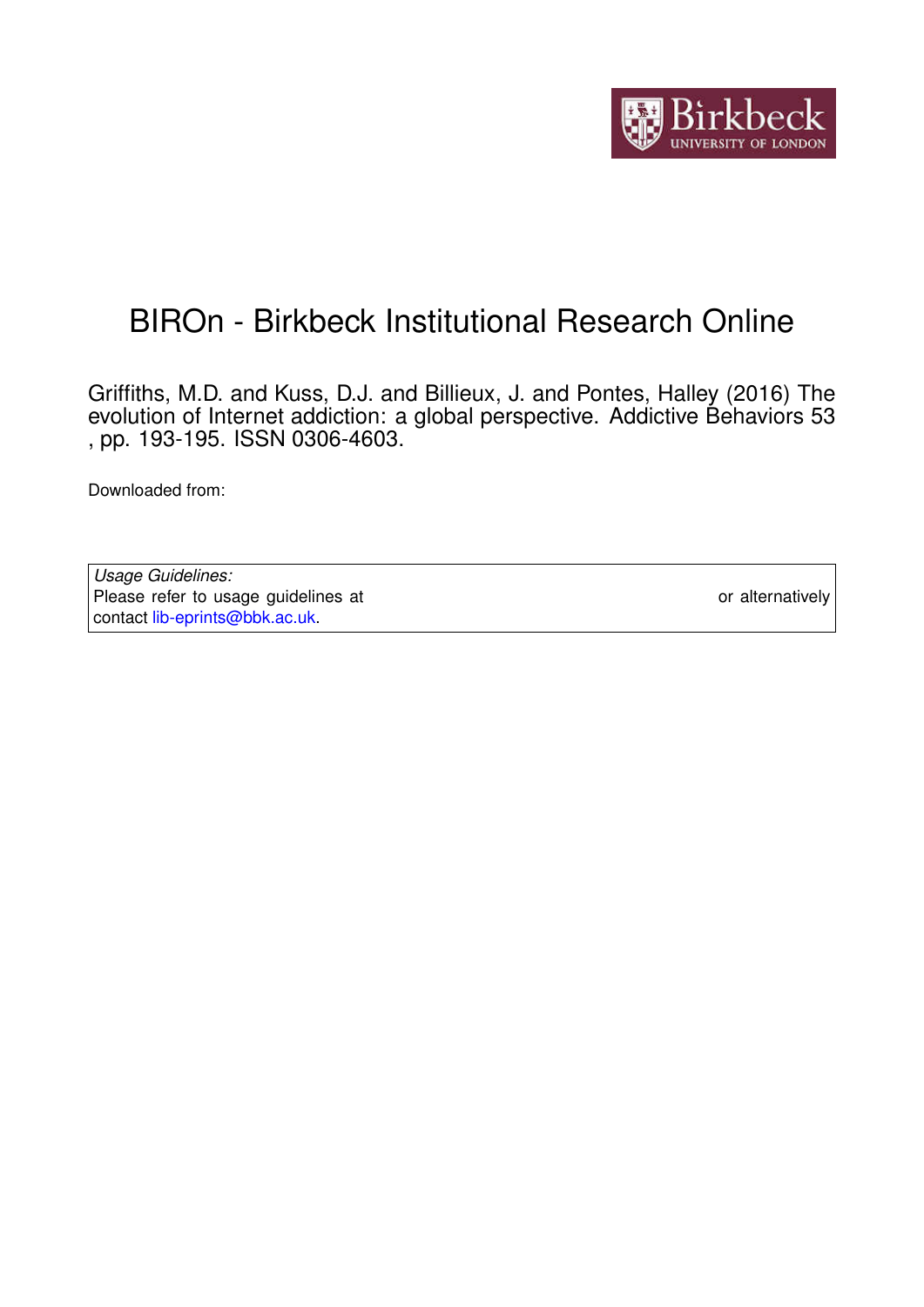**Published as: Griffiths, M.D., Kuss, D.J., Billieux J. & Pontes, H.M. (2016). The evolution of internet addiction: A global perspective.** *Addictive Behaviors,* **53, 193– 195.**

## **Abstract**

Kimberly Young's early work on Internet addiction (IA) has been pioneering and her early writings on the topic inspired many others to carry out research in the area. Young's (2015) recent paper on the 'evolution of Internet addiction' featured very little European research, and did not consider the main international evidence that has contributed to our current knowledge about the conceptualization, epidemiology, etiology, and course of Internet-related disorders. This short commentary paper elaborates on important literature omitted by Young that the present authors believe may be of use to researchers. We also address statements made in Young's (2015) commentary that are incorrect (and therefore misleading) and not systematically substantiated by empirical evidence.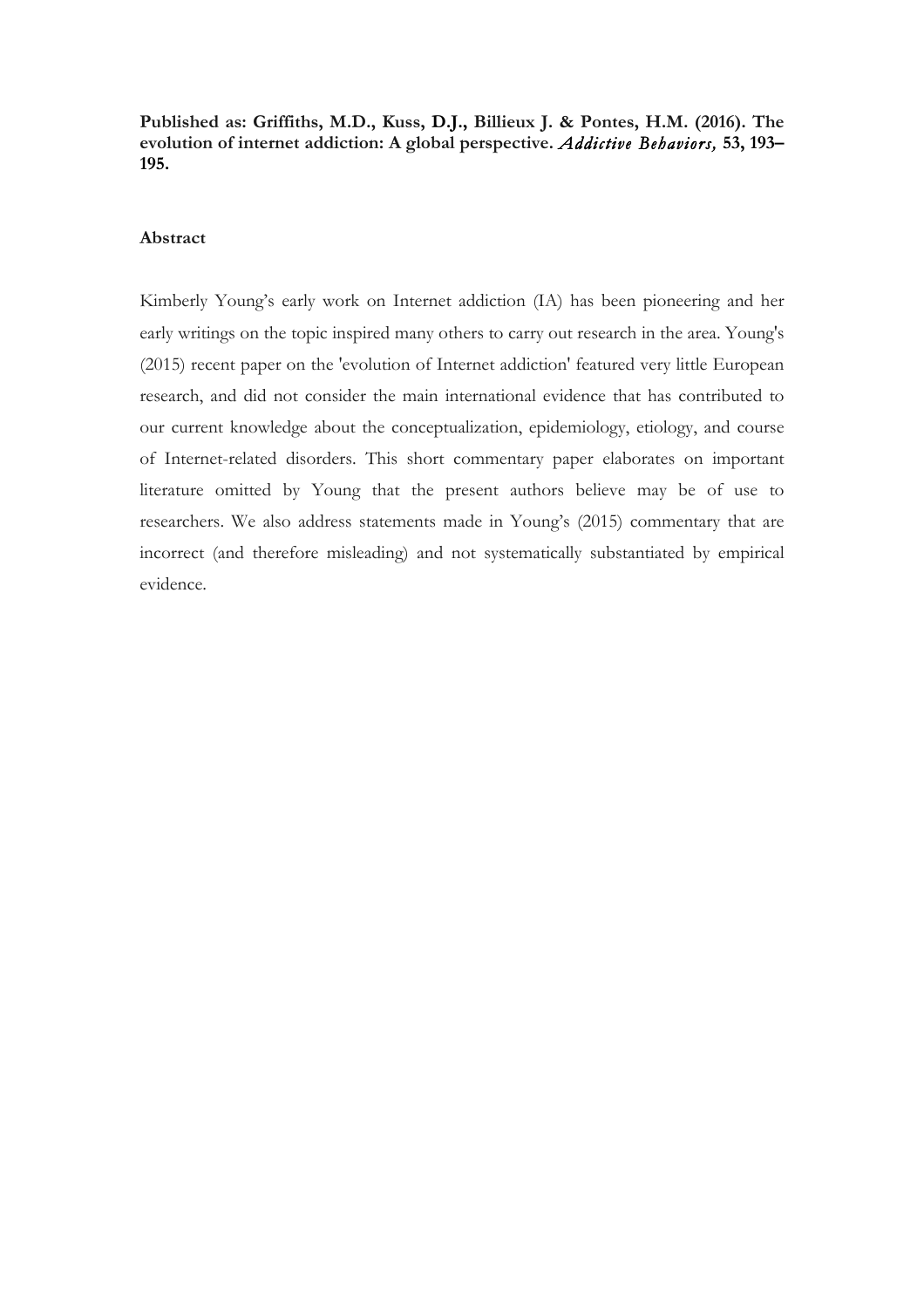Anyone that has worked in the area of Internet addiction (IA) will be aware of and respect the pioneering work of Kimberly Young. There is no doubt that her early writings on the topic inspired many others to carry out research in the area. However, her paper on the 'evolution of Internet addiction' (Young, 2015) – while admittedly personal and brief – mentioned very little of the European research, and did not consider the main international evidence that contributed to our current knowledge about the conceptualization, epidemiology, etiology, and course of Internet-related disorders. Consequently, the present authors are writing this short commentary paper to elaborate on important literature omitted by Young that we believe may be of use to researchers including theoretical and empirical work carried out in Europe, Australia, and South East Asia in the early years of research into the topic (1995-2001).

Young's first published work on IA was a case study of a 43-year old woman published in 1996 (Young, 1996). This was followed in 1998 by an influential book (Young, 1998a) and paper (Young, 1998b) on IA. In Europe, the roots of research into IA began with the publication of Griffiths' (1995a) paper on 'technological addictions' that prompted publications on both IA (Griffiths, 1995b; 1996a) and specific online addictions such as Internet gambling addiction (Griffiths, 1996b). In addition to the work of Young and Griffiths, the first empirical studies started to appear, including prevalence surveys with self-selected samples, case studies, explorations of psychosocial and psychiatric correlates of IA, and psychometric validation of instruments assessing IA (e.g., Black, Belsare & Schlosser, 1999; Brenner, 1997; Chou, 2001; Kubey, Lavin & Barrows, 2001, Lavin, Marvin, McLarney et al., 1999; Leon & Rotunda, 2000; Morahan-Martin & Schumacher, 2000; Pratarelli, Browne & Johnson, 1999; Scherer, 1997; Shapira, Goldsmith, Keck et al., 2000; Treuer, Fabian & Furedi, 2001; Tsai & Lin, 2001; Xuanhui & Gonggu, 2001).

Arguably, one of the most important issues in the field at present was not addressed at all by Young's brief overview. This concerns whether IA can be considered a viable construct, which led experts in the field (i.e., Starcevic & Aboujaoude, 2015) to suggest that the concept of IA is not suitable if it refers to the use of the Internet as a medium to fuel other addictions, or that it should be replaced by addictions to specific online activities (provided that each such activity would have their behavioral addiction patterns ascertained) (Starcevic, 2013). Young (1999) attempted to make distinctions between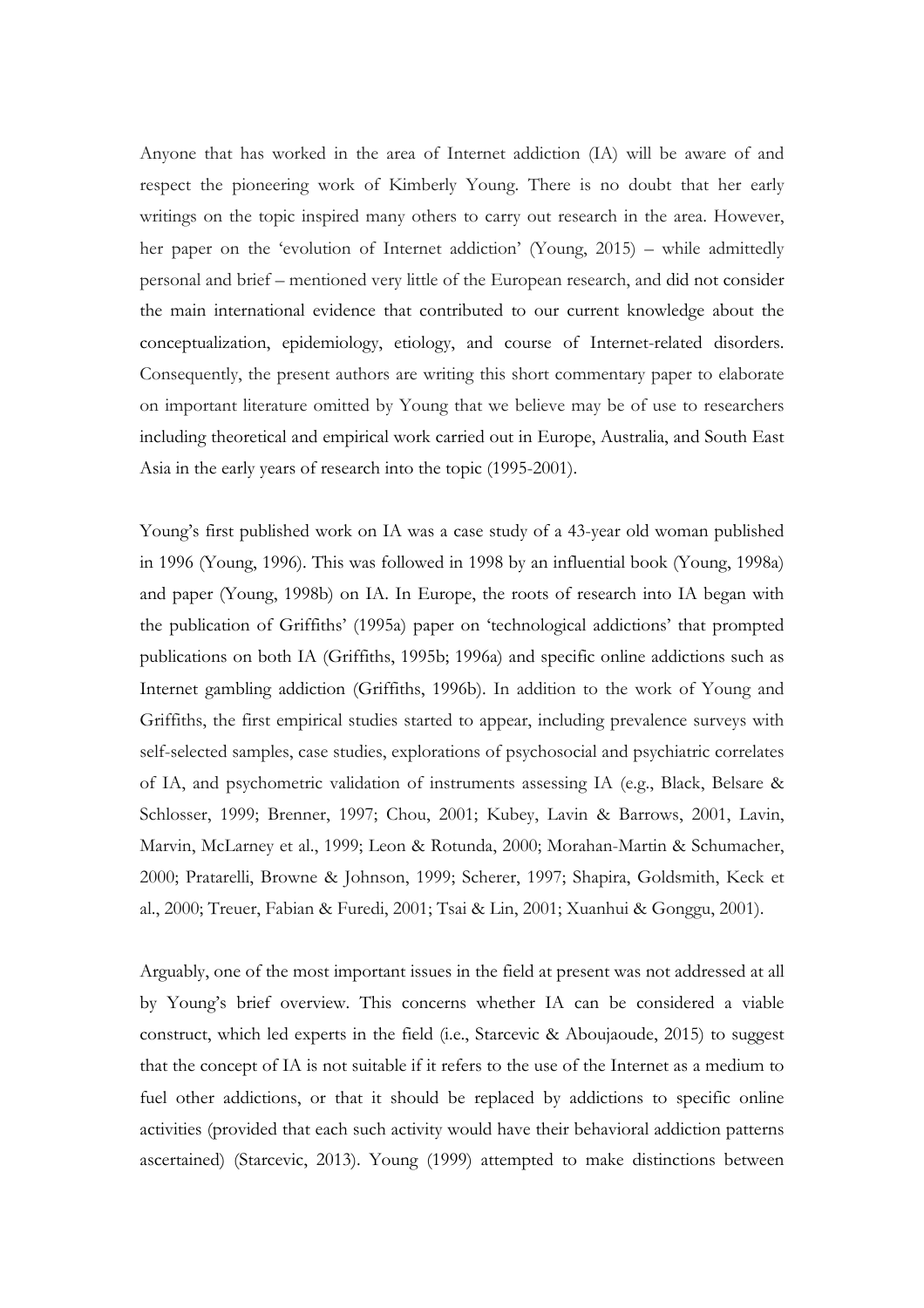cybersexual addictions, cyber-relationship addictions, net compulsions, information overload, and computer addiction. In response to this paper, Griffiths (1999; 2000a) argued that many of the excessive users identified by Young were not 'Internet addicts', but just used the Internet excessively as a medium to fuel their other addictions, a view that is now shared by several leading scholars in the field (e.g., Billieux, 2012; Starcevic, 2013).

The dominant view, which indirectly resulted in the APA's choice to favor the term "Internet Gaming Disorder" and reject "Internet addiction", is that a gaming addict is not addicted to the Internet *per se* but simply uses it as a medium to engage in the chosen behavior. Along the same lines, Billieux (2012) argued that Internet-related disorders have to be conceptualized within a spectrum of related and yet independent disorders. Indeed, behavioral addictions such as IGD, online social networking addiction or even online sexual addiction represent dysfunctional behaviors that have been related to both common factors (e.g., heightened impulsivity and addictive personality) and specific factors (e.g., the various motives and dysfunctional cognitions that perpetuate problematic behaviors). According to Montag, Bev, Sha et al. (2014), it is necessary to conceptually distinguish what appears to be generalized and specific IA, a view that has already been highlighted within the gaming studies field, suggesting that IGD is not the same as IA (Király et al., 2014). Put very simply, as suggested by Griffiths (1999; 2000a), there is a meaningful and conceptual difference between addictions *on* the Internet and addictions *to* the Internet.

Notwithstanding this, early case study reports appeared to identify a small number of cases who seemed to be addicted to the Internet itself (e.g., Griffiths, 1996; 2000b; Leon & Rotunda, 2000; Young, 1996). These were typically individuals that used Internet chat rooms – an activity that they would not engage in anywhere except on the Internet. More recently, the same argument has been used for individuals that appear to be addicted to using social media and social networking sites (Griffiths, Kuss & Demetrovics, 2014; Kuss & Griffiths, 2011). These individuals are to some extent engaged in social online spaces and may represent themselves differently online than in real life in order to feel good about themselves.

In these cases, the Internet provides an augmented yet limited perspective of reality to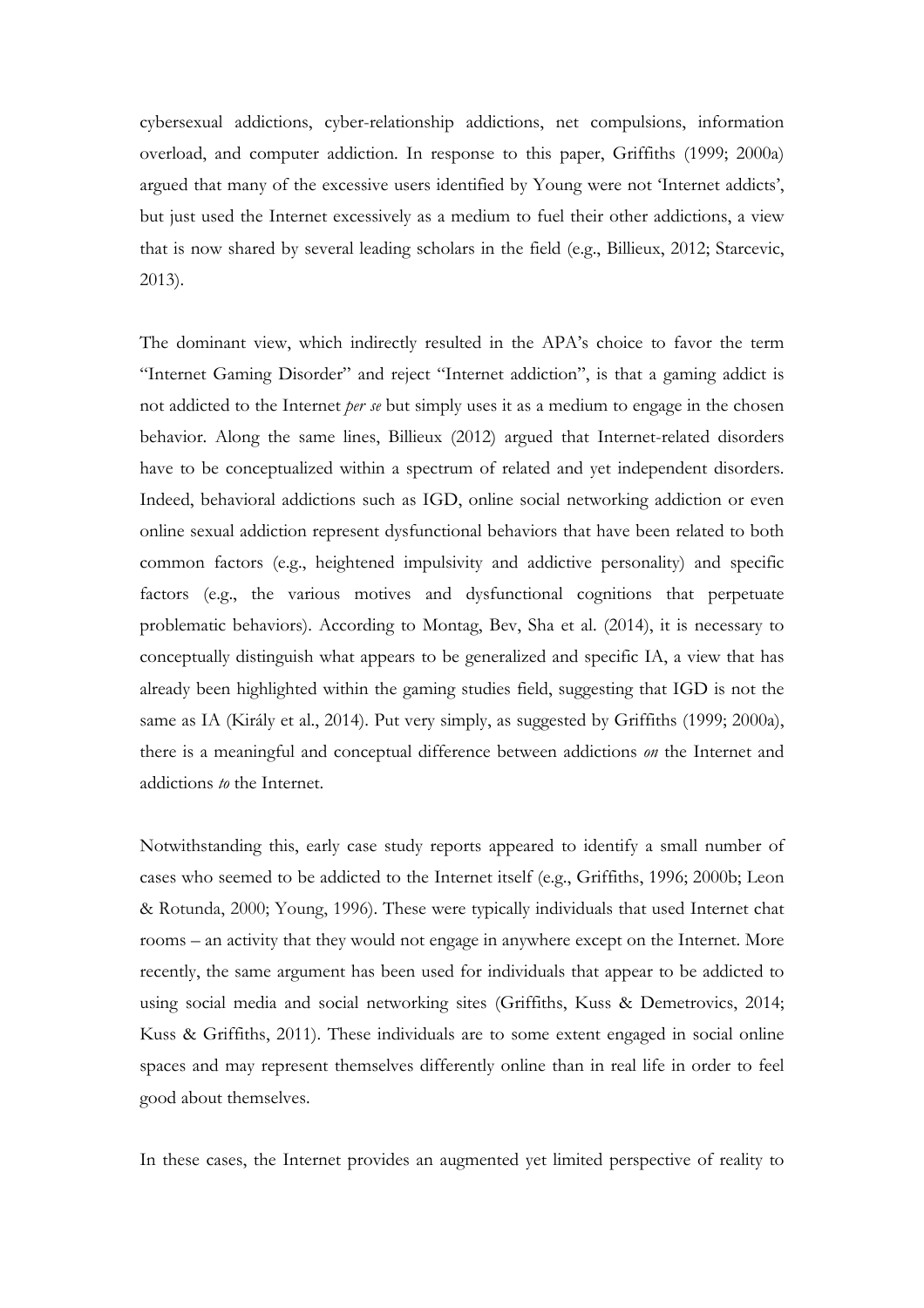users and allows them feelings of belongingness that may be psychologically compensating for the lack of social rewards in their real lives. Such feelings (e.g., immersion in the case of online gaming) may actually lead to an altered state of consciousness that in itself may be highly psychologically and physiologically rewarding (Griffiths, 2000a). Such lines of research also inspired recent studies supporting that the discrepancy between actual versus virtual self is a predictor of excessive involvement in various types of online activities (Bessière, Seay, & Kiesler, 2007; Billieux et al., 2015; Przybylski, Weinstein, Murayama et al., 2012).

The present authors also note that the IA conceptual framework used in Young's commentary is limited to the very recent and neurobiological-centered model proposed by Brand, Young and Leier (2014). Although relevant and convincing regarding its purposes, this model is one attempt among others in explaining Internet-related disorders. Furthermore, Brand and colleagues' model lacks robust empirical validation (Pontes, Kuss & Griffiths, 2015). In the present authors' view, there is currently no international consensus regarding the conceptualization and diagnosis of Internet-related disorders (e.g., Griffiths, van Rooij, Kardefelt-Winther et al., 2015; King, Haagsma, Delfabbro et al., 2013; Pies, 2009), and this is a key criticism of this developing research area. For example, Young (2015) made no mention of the influential cognitive-behavioral approach developed by Davis (2001), which inspired an upsurge of psychometric cognitive-behavioral studies (e.g., Caplan, 2002).

Related to the debate about addictions *on* the Internet versus addictions *to* the Internet, Davis' model of pathological Internet use (PIU) was the first to differentiate between generalized pathological Internet use (GPIU) and specific pathological Internet use (SPIU). Davis considers SPIU as a type of IA where people pathologically engage in a specific function or application of the Internet (e.g., gambling, gaming, shopping, etc.), whereas GPIU is a more general, multi-dimensional pathological use of the Internet. Davis introduced concepts such as distal and proximal contributory causes of PIU. On the one hand, distal causes may include pre-existing psychopathology (e.g., social anxiety, depression, substance dependence, etc.) and behavioral reinforcement (i.e., provided by the Internet itself throughout the experience of new functions and situational cues that contribute to conditioned responses). On the other hand, proximal causes may involve maladaptive cognitions that are seen as a sufficient condition with the potential to lead to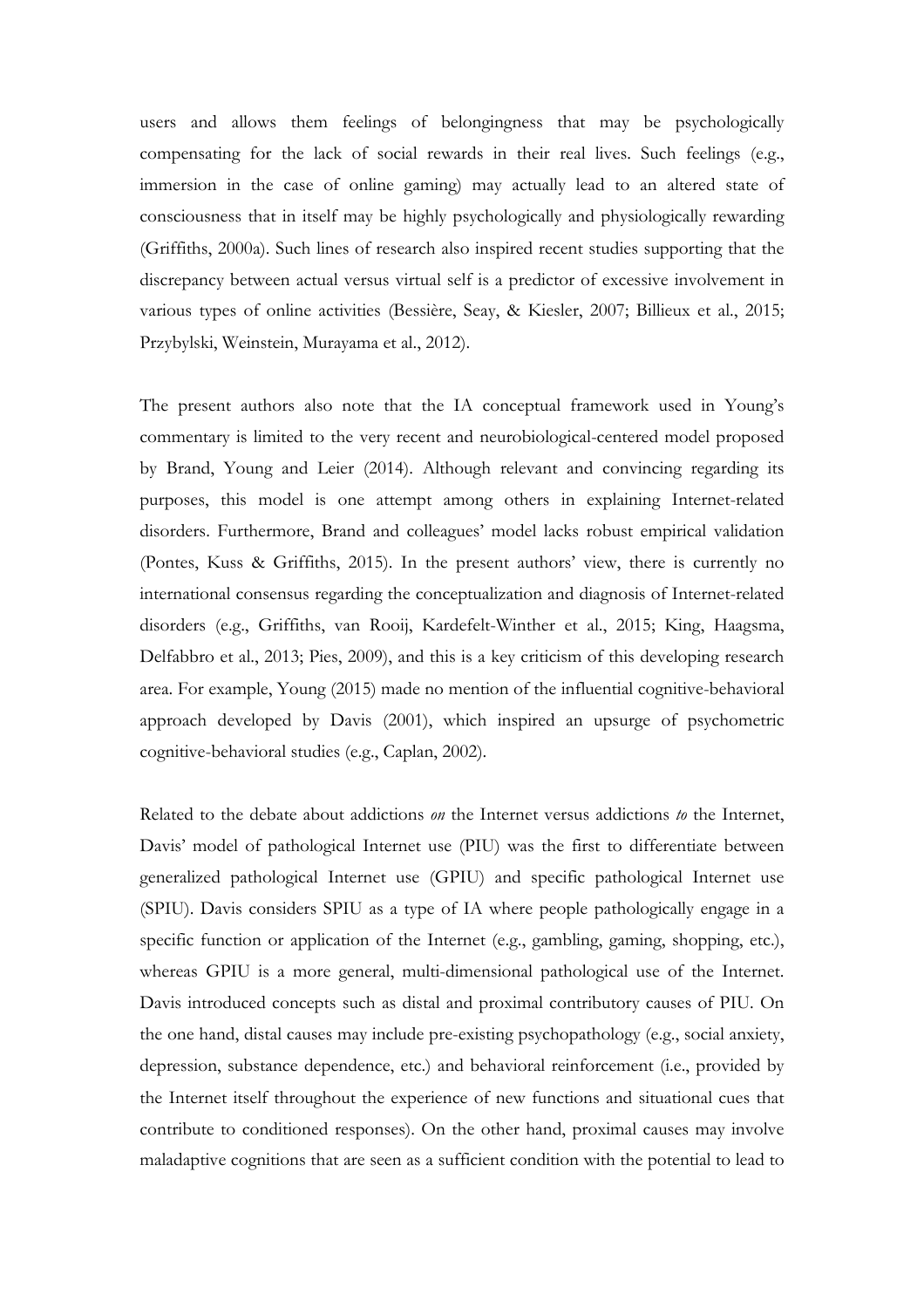both GPIU and SPIU and also cause symptoms associated with PIU (Montag et al., 2014). Similarly, Young (2015) also ignored recent models that view dysfunctional Internet use as a compensatory strategy rather than a genuine addictive behavior (Kardefelt-Winther, 2014; Schimmenti & Caretti, 2010). The research highlighted in this commentary provides only a few examples to indicate that the literature on Internetrelated disorders greatly flourished at the international level within the last ten years.

It should also be noted that there were also statements made in Young's (2015) commentary that are incorrect (and therefore misleading) and not systematically substantiated by empirical evidence. For instance:

- Young claimed that *"by the late 2000s studies predominantly came from Asian cultures regarding this problem".* This is certainly debatable (at least among papers published in the English language and depending on the definition of 'predominantly'). For instance, Kuss, Griffiths, Karila and Billieux (2014) carried out a systematic literature review of all major epidemiological studies examining IA between 2000 and 2013. To be included in the review, studies had to (i) contain quantitative empirical data, (ii) have been published after 2000, (iii) include an analysis relating to IA, (iv) include a minimum of 1000 participants, and (v) provide a full-text article published in English. A total of 68 studies were identified, with 50 being published between 2000 and 2010. Of these 50 studies, 21 were from South East Asian countries (mostly Taiwan and China). In another paper that examined all the epidemiological studies on IA using nationally representative samples between January 2014 and February 2015 (Pontes, Kuss & Griffiths, 2015), only four of the 12 studies identified were from South East Asian countries (South Korea, Taiwan and China).
- Young claimed that *"in 2013, Internet Addiction Gaming disorder was singled out as the most potent problem categorized in the revised Diagnostic and Statistical Manual of Mental Disorders".* Firstly, the designation given to this disorder was "Internet Gaming Disorder" (not Internet Addiction Gaming disorder') and nowhere in the DSM-5 did it state that IGD was the *"most potent problem"*. In fact, if this was the case, the phenomenon would not have been included in Section 3 ("Emerging Measures and Models") of the DSM-5 but indeed within the main text as an officially recognized disorder (American Psychiatric Association, 2013).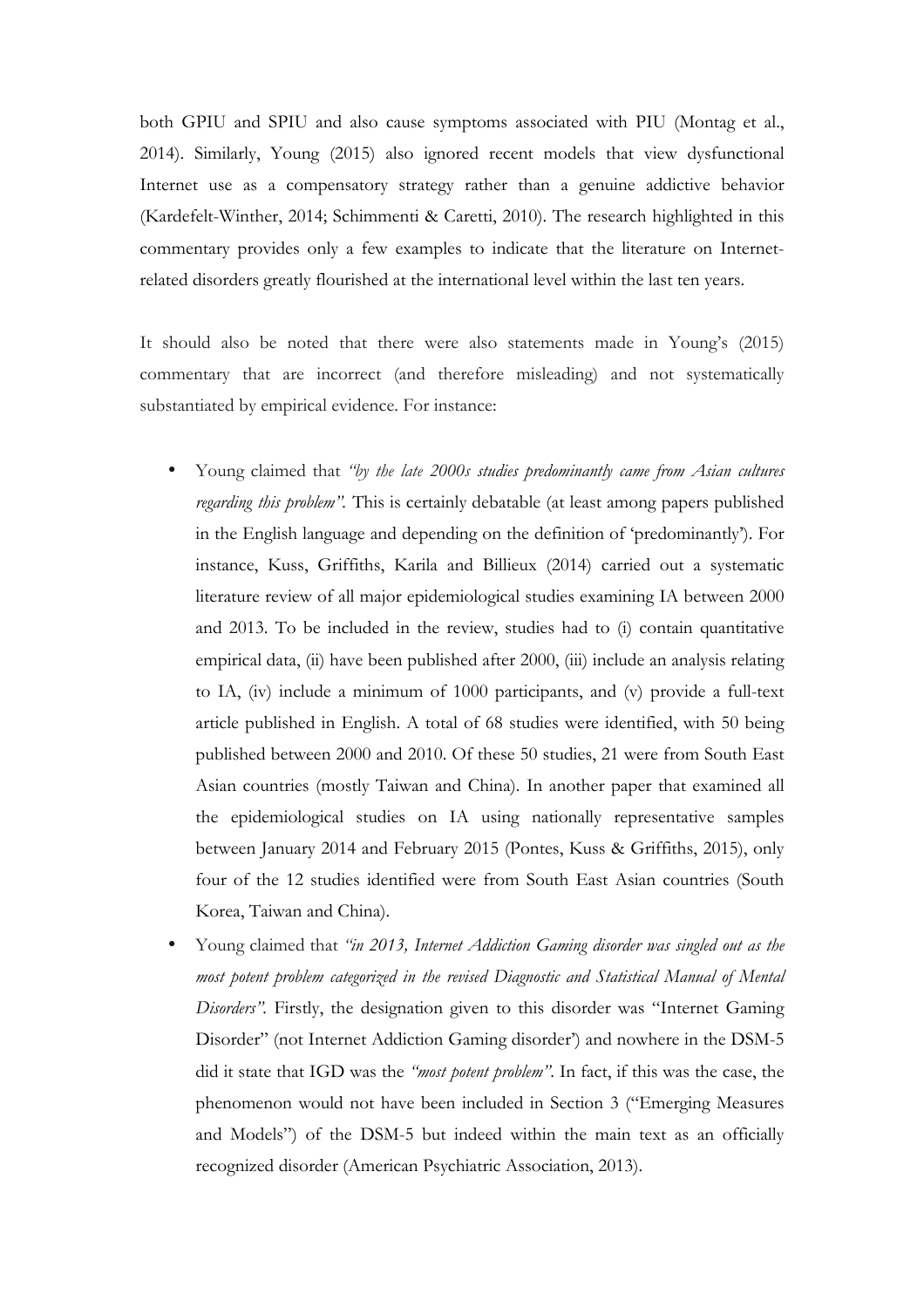- Young claimed that *"today, the question [concerning IA] has shifted from how much time online is too much to how young is too young for children to go online".* First, such a statement requires further elaboration. Indeed, since the influential work of Charlton and Danforth (2007), the question of the boundary between *high involvement* or *passion* versus *problematic use* or *addiction* received a growing interest and generated debates about, for example, the pathologization of common behaviors (Griffiths, 2010; Billieux, Schimmenti, Khazaal, et al., 2015). Second, looking at the all the published studies on IA over the last few years, there are very few empirical studies that have focused on the issue of early IA onset.
- Furthermore, Young also claimed a number of times that the US should learn from what is going on in Korea regarding IA treatment and prevention. However, the present authors' view is that such assertion does not take into account the cultural discrepancies in attitudes towards Internet use in South East Asia and elsewhere. For instance, parents in South East Asia appear to pathologize any behavior that takes time away from family or educational pursuits. This may explain the highly inflated prevalence rates of IA in countries such as Taiwan and South Korea (Kuss et al., 2014.). In short – and from a cultural perspective – in some cultures, any non-educational Internet use (not just excessive use) may appear to cause problems for the user at several levels.

The present authors would like to reiterate the respect we have for Young in helping putting IA on the academic research map. We also accept that the paper written for the special issue on behavioral addictions was an invitation to write about IA from a personal perspective. Nevertheless, the present commentary paper simply addresses important literature omitted by Young in her original paper and attempts to rectify some of the mistakes and misperceptions made.

## **References**

Armstrong, L., Phillips, J. G., & Saling, L. L. (2000). Potential determinants of heavier internet usage. *International Journal of Human Computer Studies, 53*, 537–550.

Bessière, K., Seay, A. F., & Kiesler, S. (2007). The ideal elf: Identity exploration in World of Warcraft. *CyberPsychology and Behavior*, *10*, 530–535.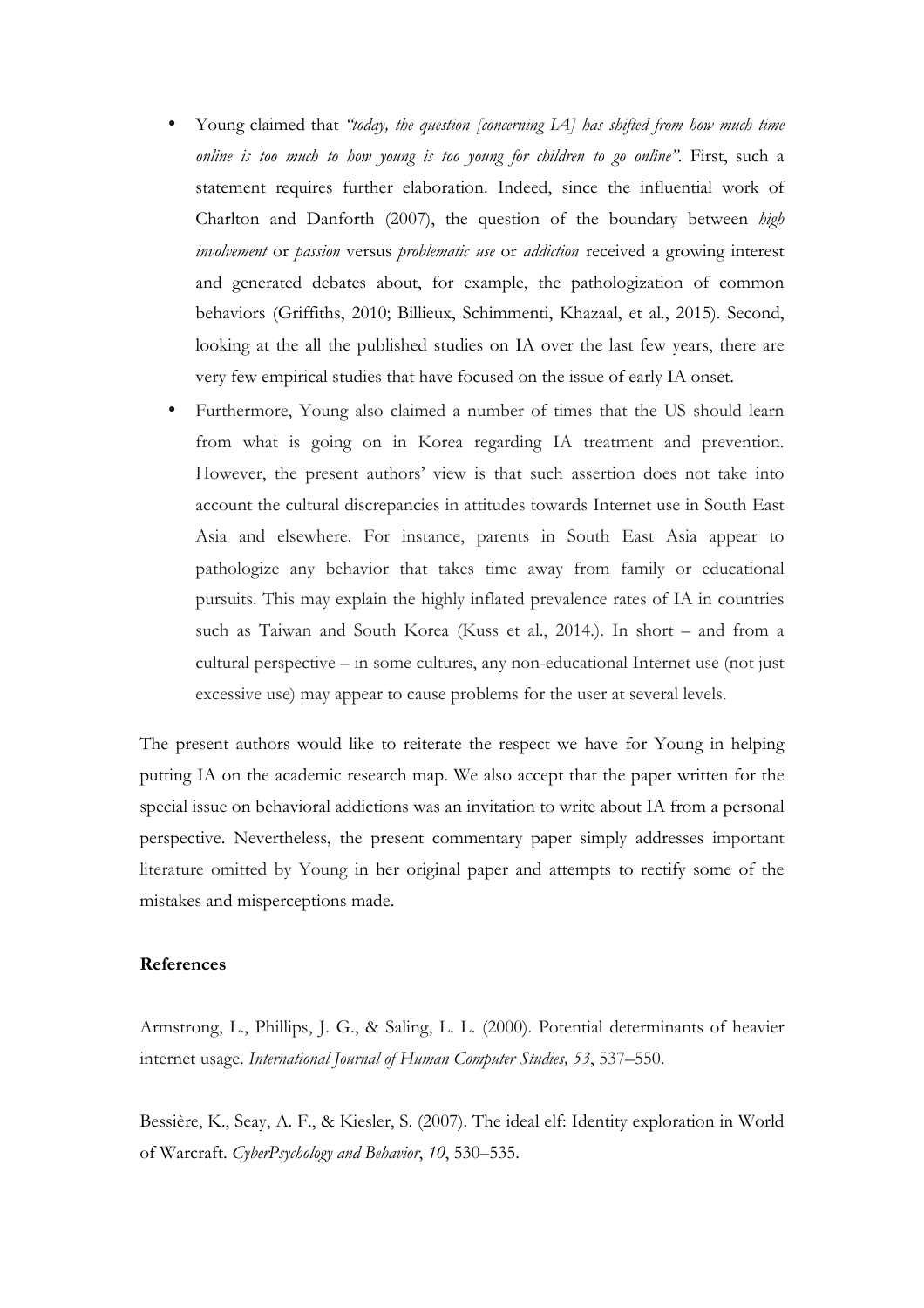Billieux, J. (2012). Problematic mobile phone use: A literature review and a pathways model. *Current Psychiatry Reviews, 8*, 299-307.

Billieux, J., Schimmenti, A., Khazaal, Y., Maurage, P., & Heeren, A. (2015). Are we overpathologizing everyday life? A tenable blueprint for behavioral addiction research. *Journal of Behavioral Addictions*, *4,* 142–144.

Billieux, J., Thorens, G., Khazaal., Y., Zullino, D., Achab, S., & Van der Linden, M. (2015). Problematic involvement in online games: A cluster analytic approach. *Computers in Human Behavior, 43*, 242-250.

Black, D., Belsare, G., & Schlosser, S. (1999). Clinical features, psychiatric comorbidity, and health-related quality of life in persons reporting compulsive computer use behavior. *Journal of Clinical Psychiatry, 60,* 839–843.

Brenner, V. (1997). Psychology of computer use: XLVII. Parameters of internet use, abuse, and addiction: The first 90 days of the Internet Usage Survey. *Psychological Reports, 80*, 879– 882.

Charlton, J. P., Danforth, I. D. 2007. Distinguishing addiction and high engagement in the context of online game playing. *Computers in Human Behavior, 23*, 1531-1548.

Chou, C. (2001). Internet heavy use and addiction among Taiwanese college students: An online interactive study. *CyberPsychology and Behavior, 4*, 573–585.

Davis, R. A. (2001). A cognitive-behavioral model of pathological Internet use. *Computers in Human Behavior,* 17, 187-195.

Egger, O., & Rauterberg, M. (1996). Internet behaviour and addiction. Zurich: Swiss Federal Institute of Technology. Available at: http://www.idemployee.id.tue.nl/g.w.m.rauterberg/ibq/report.pdf (last accessed September 25, 2015)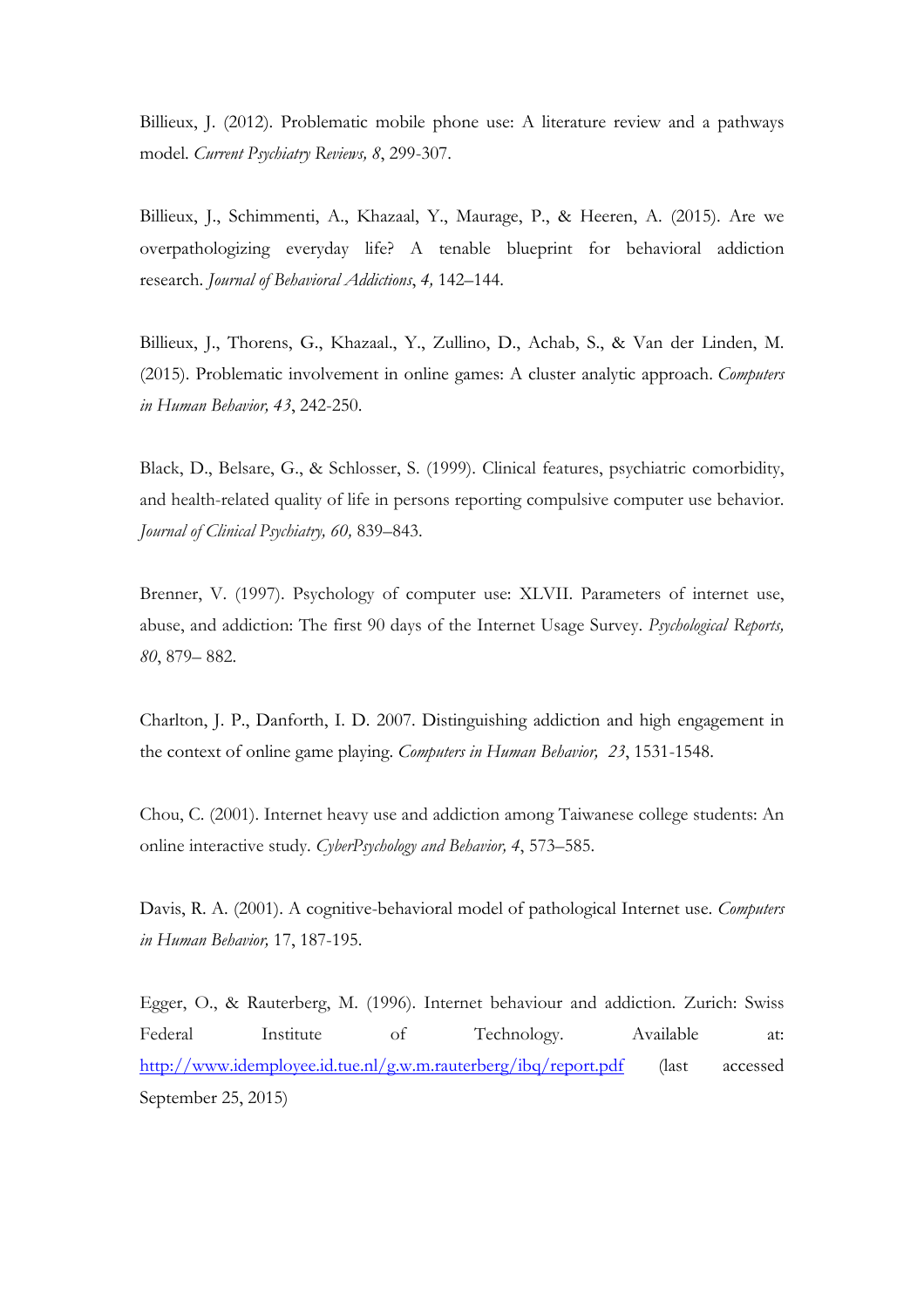Greenfield, D. N. (1999). Psychological characteristics of compulsive internet use: A preliminary analysis. *Cyberpsychology and Behavior*, *2*, 403-412.

Griffiths, M. D. (1995a). Technological addictions. *Clinical Psychology Forum, 76*, 14-19.

Griffiths, M. D. (1995b). Netties anonymous: Are some people addicted to the internet? *Times Higher Education Supplement*, April 17, p.17.

Griffiths, M. D. (1996a). Internet addiction: An issue for clinical psychology? *Clinical Psychology Forum, 97*, 32-36.

Griffiths, M. D. (1996b). Gambling on the internet: A brief note. *Journal of Gambling Studies, 12*, 471-474.

Griffiths, M. D. (1997). Psychology of computer use: XLIII. Some comments on 'Addictive use of the Internet' by Young. *Psychological Reports*, *80*, 81-82.

Griffiths, M. D. (1998). Internet addiction: Does it really exist? In J. Gackenbach (Ed.), *Psychology and the Internet: Intrapersonal, Interpersonal and Transpersonal Applications* (pp. 61-75). New York: Academic Press.

Griffiths, M. D. (1999). Internet addiction: Internet fuels other addictions. *Student British Medical Journal, 7*, 428-429.

Griffiths, M. D. (2000a). Internet addiction - Time to be taken seriously? *Addiction Research*, *8*, 413-418.

Griffiths, M. D. (2000b). Does internet and computer "addiction" exist? Some case study evidence. *CyberPsychology and Behavior*, *3*, 211-218.

Griffiths, M. D. (2010). The role of context in online gaming excess and addiction: Some case study evidence. *International Journal of Mental Health and Addiction*, *8,* 119-125.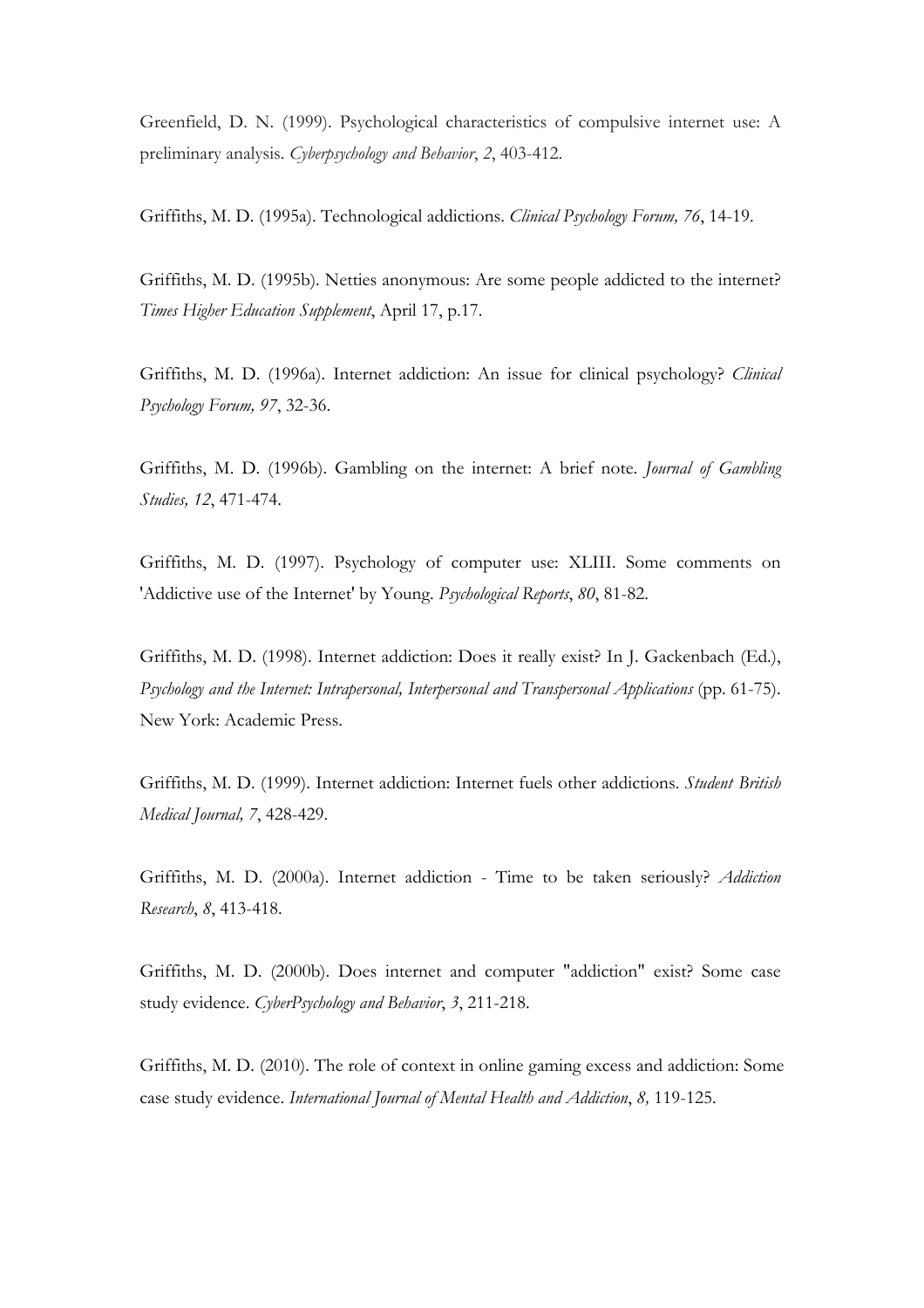Griffiths, M. D., Kuss, D. J. & Demetrovics, Z. (2014). Social networking addiction: An overview of preliminary findings. In K. Rosenberg & L. Feder (Eds.), *Behavioral Addictions: Criteria, Evidence and Treatment* (pp.119-141). New York: Elsevier.

Griffiths, M.D., Van Rooij, A., Kardefelt-Winther, D., Starcevic, V., Király, O…Demetrovics, Z. (2015). Working towards an international consensus on criteria for assessing Internet Gaming Disorder: A critical commentary on Petry et al. (2014). *Addiction,* doi:10.1111/add.13057.

Kardefelt-Winther, D. (2014b). A conceptual and methodological critique of internet addiction research: Towards a model of compensatory internet use. *Computers in Human Behavior, 31,* 351–354.

King, D. L., Haagsma, M. C., Delfabbro, P. H., Gradisar, M. S. Griffiths, M. D. (2013). Toward a consensus definition of pathological video-gaming: A systematic review of psychometric assessment tools. *Clinical Psychology Review, 33,* 331-342.

Kubey, R. W., Lavin, M. J., & Barrows, J. R. (2001). Internet use and collegiate academic performance decrements: Early findings. *Journal of Communication, 51*, 366–382.

Kuss, D. J. & Griffiths, M. D. (2011). Online social networking and addiction: A literature review of empirical research. *International Journal of Environmental and Public Health, 8*, 3528-3552.

Kuss, D. J., Griffiths, M. D., Karila, L. & Billieux, J. (2014). Internet addiction: A systematic review of epidemiological research for the last decade. *Current Pharmaceutical Design,* 20, 4026-4052.

Lavin, M., Marvin, K., McLarney, A., Nola, V., & Scott, L. (1999). Sensation seeking and collegiate vulnerability to internet dependence. *CyberPsychology and Behavior, 2,* 425–430.

Leon, D., & Rotunda, R. (2000). Contrasting case studies of frequent internet use: Is it pathological or adaptive? *Journal of College Student Psychotherapy, 14,* 9–17.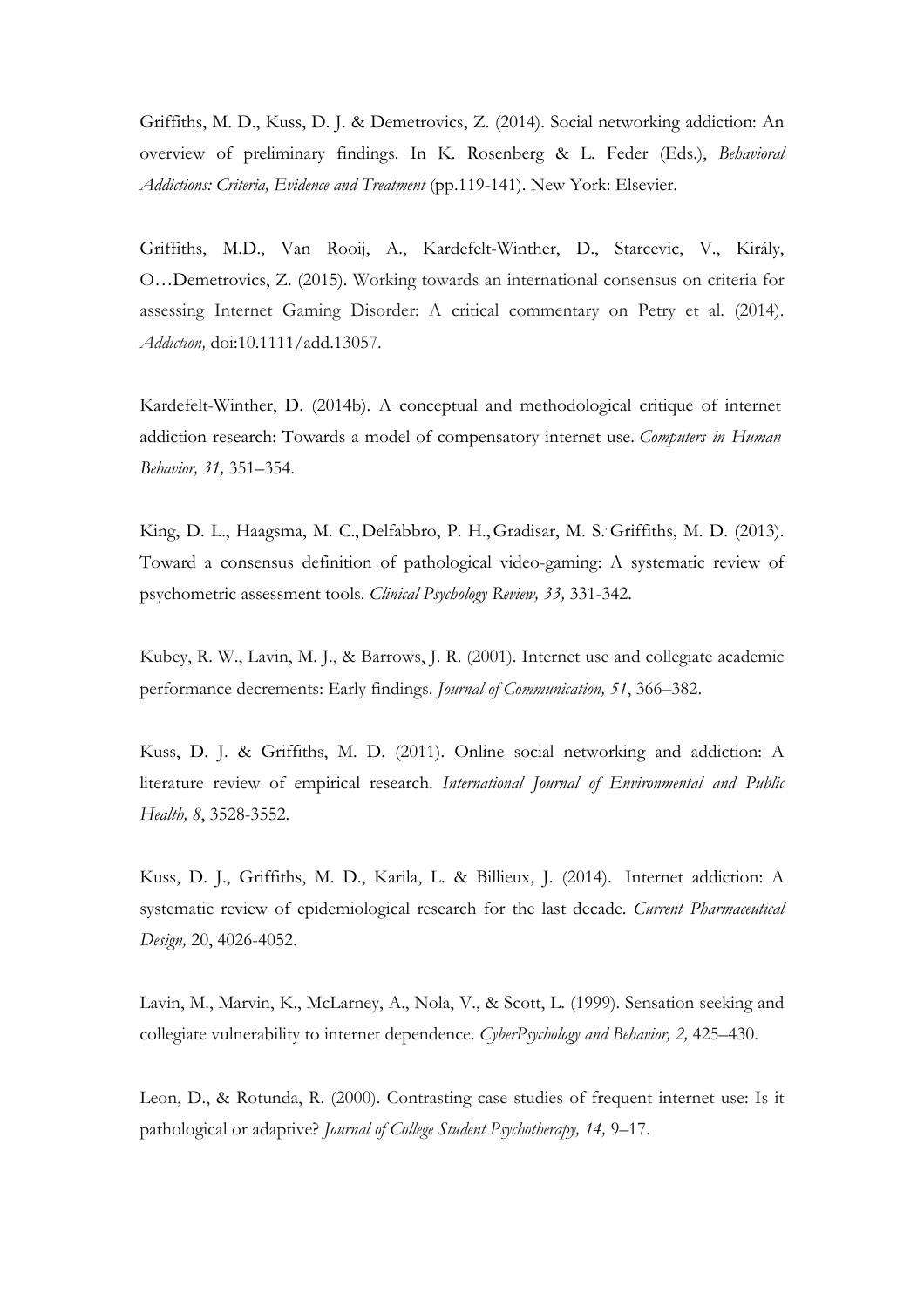Montag, C., Bey, K., Sha, P., Li, M., Chen, Y. F., Liu, W. Y., Zhu, Y. K., Li, C. B., Markett, S., & Keiper, J. (2014). Is it meaningful to distinguish between generalized and specific Internet addiction? Evidence from a cross-cultural study from Germany, Sweden, Taiwan and China. *Asia*-*Pacific Psychiatry*. doi: 10.1111/appy.12122

Morahan-Martin, J., & Schumacher, P. (2000). Incidents and correlates of pathological internet use among college students. *Computers in Human Behavior, 16*, 13–29.

Orzack, M. (1999). Computer addiction: Is it real or is it virtual? *Harvard Mental Health Letter,* 15(7), 8.

Orzack, M. H., & Orzack, D. S. (1999). Treatment of computer addicts with complex co-morbid psychiatric disorders. *CyberPsychology and Behavior,* 2, 465-473.

Pies R. (2009). Should DSM-V designate "Internet addiction" a mental disorder? *Psychiatry*, *6*, 31-37.

Pontes, H. M., Kuss, D. J., & Griffiths, M. D. (2015). Clinical psychology of Internet addiction: a review of its conceptualization, prevalence, neuronal processes, and implications for treatment. *Neuroscience and Neuroeconomics, 4*, 11-23.

Pratarelli, M., Browne, B., & Johnson, K. (1999). The bits and bytes of computer/internet addiction: A factor analytic approach. *Behavior Research Methods, Instruments and Computers, 31*, 305–314.

Przybylski, A.K., Weinstein, N., Murayama, K., Lynch, M.F., & Ryan, R.M. (2012). The ideal self at play: the appeal of video games that let you be all you can be. *Psychological Science, 23*, 69–76.

Scherer, K. (1997). College life on-line: Healthy and unhealthy internet use. *Journal of College Student Development, 38*, 655–665.

Schimmenti, A., & Caretti, V. (2010). Psychic retreats or psychic pits? Unbearable states of mind and technological addiction. *Psychoanalytic Psychology*, *27*, 115–132.